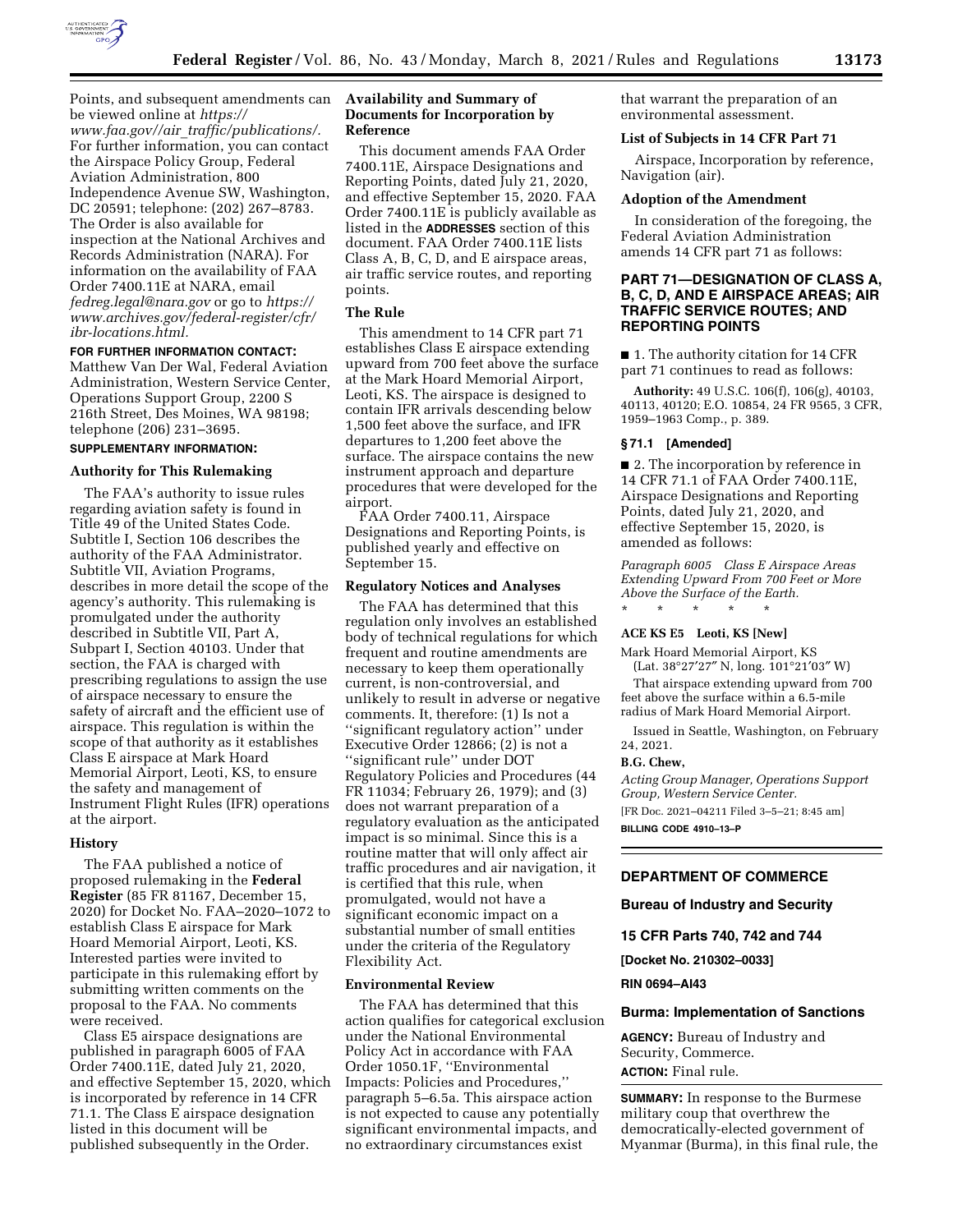Bureau of Industry and Security (BIS) amends the Export Administration Regulations (EAR) to apply more restrictive treatment to exports and reexports to, and transfers within, Burma of items subject to the EAR. This action advances the U.S. Government's efforts to reduce the availability of items to Burma's military and security services.

**DATES:** This rule is effective March 8, 2021.

# **FOR FURTHER INFORMATION CONTACT:**

Tracy Patts, Foreign Policy Division, Office of Nonproliferation and Treaty Compliance, Bureau of Industry and Security, U.S. Department of Commerce, by email at *[Foreign.Policy@bis.doc.gov,](mailto:Foreign.Policy@bis.doc.gov)*  or by phone at 202–482–4252.

# **SUPPLEMENTARY INFORMATION:**

#### **Background**

# *Burma Under the Export Administration Regulations*

On February 10, 2021, President Biden signed Executive Order (E.O.) 14014, ''Blocking Property With Respect to the Situation in Burma.'' *See* 86 FR 9429 (Feb. 12, 2021). In E.O. 14104, the President declared a national emergency to address the threat posed to the United States by the situation in, and in relation to, Burma following a February 1, 2021 military coup, citing the military's overthrow of the country's democratically-elected government and arrest and detention of government leaders, human rights defenders, and journalists. *See id.* The United States had removed sanctions on Burma over the past decade based on progress toward democracy, and the reversal of that progress necessitated an immediate review of our sanction laws and authorities, followed by appropriate action. *See President Biden's February 1, 2021 statement, available at [https://](https://www.whitehouse.gov/briefing-room/statements-releases/2021/02/01/statement-by-president-joseph-r-biden-jr-on-the-situation-in-burma/) [www.whitehouse.gov/briefing-room/](https://www.whitehouse.gov/briefing-room/statements-releases/2021/02/01/statement-by-president-joseph-r-biden-jr-on-the-situation-in-burma/) [statements-releases/2021/02/01/](https://www.whitehouse.gov/briefing-room/statements-releases/2021/02/01/statement-by-president-joseph-r-biden-jr-on-the-situation-in-burma/) [statement-by-president-joseph-r-biden](https://www.whitehouse.gov/briefing-room/statements-releases/2021/02/01/statement-by-president-joseph-r-biden-jr-on-the-situation-in-burma/)[jr-on-the-situation-in-burma/](https://www.whitehouse.gov/briefing-room/statements-releases/2021/02/01/statement-by-president-joseph-r-biden-jr-on-the-situation-in-burma/)*.

In response to the February 1, 2021 Burmese military coup, on February 18, 2021, BIS took action under the Export Administration Regulations, 15 CFR parts 730–774 (EAR), and published a **Federal Register** notice announcing a more restrictive review policy for applications involving exports and reexports of items requiring a license under the EAR that are destined for Burma's military and security services and suspended the availability of certain license exceptions for items destined for Burma. *See* 86 FR 10011 (Feb. 18, 2021). Taken together, the measures set forth in the February 18,

2021 **Federal Register** notice and this final rule are consistent with recent actions taken by the Department of the Treasury's Office of Foreign Assets Control under E.O. 14104. Specifically, this rule: 1) moves Burma from Country Group B to the more restrictive Country Group D:1; 2) adds Burma to the countries subject to the national security licensing policy for certain military end uses and end users, and to the 'military end use' and 'military end user' restrictions; and 3) moves Burma from Computer Tier 1 to the more restrictive Computer Tier 3 in the (Computers) (APP) license exception.

## *Burma Under the EAR Prior to the February 18, 2021 Notice*

As a general matter, during a four-year period following BIS's placement of Burma in Country Group B in December 2016, BIS did not maintain special controls on Burma. *See* 81 FR 94962 (Dec. 27, 2016). Applications for items requiring a license for export or reexport to Burma were generally subject to caseby-case review consistent with the licensing policies set forth in Part 742 and other applicable parts of the EAR. For purposes of License Exception Computers (APP) (Section 740.7 of the EAR) in August 2017, Burma was placed in Computer Tier 1, a relatively lessrestrictive placement. *See* 82 FR 38764, 8/15/17.

Prior to December 2016, BIS had imposed more significant restrictions on exports and reexports to Burma as part of a broad U.S. Government-wide embargo in effect for nearly two decades that had restricted trade with or involving Burma under a national emergency declared by President Bill Clinton pursuant to Executive Order 13047 of May 20, 1997, in response to repression by the then-governing regime in Burma. This emergency was extended and expanded by Presidents George W. Bush and Barack Obama, who together issued five additional Burma-related Executive Orders. Between October 2007 and December 2016, Burma was located in Country Group D:1, Supp. No. 1 to Part 740 of the EAR. It was located in Computer Tier 3, a relatively restrictive placement, for purposes of License Exception Computers (APP) until August 2017. *See* 82 FR 38764, 8/ 15/17. BIS also maintained license requirements in part 744 (then § 744.22) (*see* 72 FR 60248, October 24, 2007, as modified by 74 FR 770, January 8, 2009), for the export, reexport, or transfer (in country) of most items subject to the EAR, to persons listed in or designated pursuant to three of the Burma-related Executive Orders. Executive Order 13742 of October 7,

2016, terminated the national emergency declared in Executive Order 13047 and revoked that Executive Order and the other Burma-related Executive Orders.

Notwithstanding the EAR changes made following the October 2016 termination of the embargo, Burma continued to be located in Country Group D:3 (countries raising proliferation concerns related to chemical and biological weapons) and Country Group D:5 (U.S. armsembargoed countries), consistent with § 126.1 of the International Traffic in Arms Regulations, 22 CFR parts 120– 130.

## *Burma Under the EAR: February 18, 2021 Notice*

On February 1, 2021, the Burmese military overthrew the democraticallyelected government of Burma and detained President Win Myint and State Counsellor Aung San Suu Kyi and other parliamentarians affiliated with the National League for Democracy.

In response to this coup, as noted above, BIS issued a **Federal Register**  notice effective February 18, 2021, adopting a more restrictive license application review policy of a presumption of denial for items subject to the EAR that require a license for export and reexport and that are destined for Burma's Ministry of Defense, Ministry of Home Affairs, armed forces, or security services. BIS also suspended the use of four license exceptions set forth in part 740 of the EAR that would otherwise have generally been available to Burma as a result of its Country Group B placement: Shipments of Limited Value (LVS) (§ 740.3); Shipments to Group B Countries (GBS) (§ 740.4); Technology and Software under Restriction (TSR) (§ 740.6); and Computers (APP) (§ 740.7).

#### **Changes Made by This Rule**

This rule strengthens export controls on Burma consistent with the policy concerns described in BIS's February 18, 2021 notice. The actions in this rule support the United States Government's efforts to promote an immediate return to democracy in Burma, to underscore to Burma's security forces there must not be violence against civilians, and to stand in solidarity with the people of Burma, who continue to voice their desire for democracy, peace, and rule of law. In particular, this rule enhances the U.S. Government's efforts to ensure that items subject to the EAR are not available to Burma's military and security services. These measures also address the foreign policy and national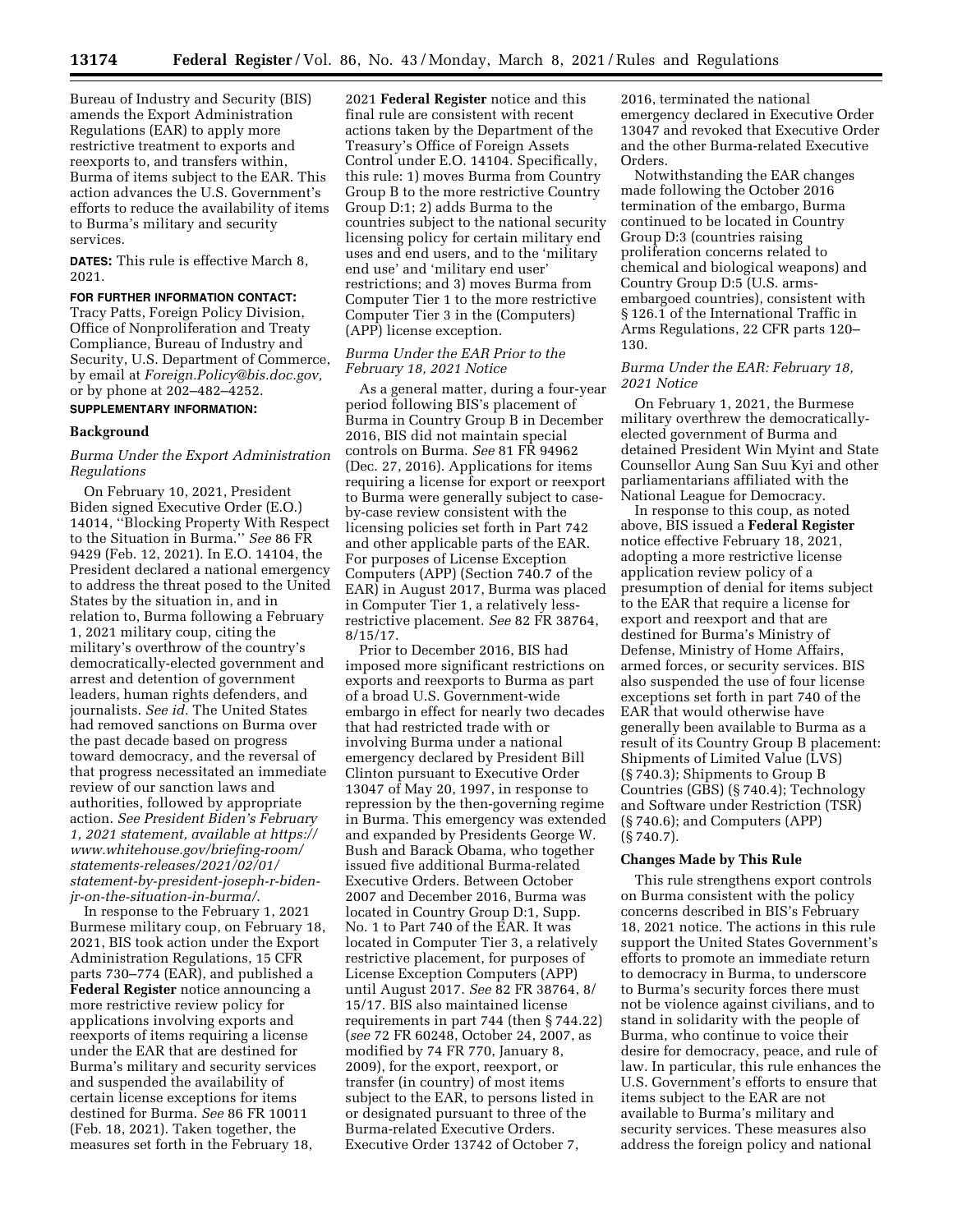security concerns that formed the basis for the issuance of E.O. 14104 of February 10, 2021.

### *Country Group D:1*

The rule removes Burma from EAR Country Group B in supplement no. 1 to part 740 (Country Groups) and moves it into the more restrictive Country Group D:1. This action makes certain license exceptions or portions of license exceptions unavailable for Burma, or imposes conditions on the use of such license exceptions, including as follows:

• Shipments of Limited Value (LVS) (§ 740.3). This license exception is no longer available for Burma due to Burma's removal from Country Group B.

• Shipments to Group B Countries (GBS) (§ 740.4). This license exception is no longer available for Burma due to Burma's removal from Country Group B.

• Technology and Software under Restriction (TSR) (§ 740.6). This license exception is no longer available for Burma due to Burma's removal from Country Group B.

• Temporary Imports, Exports, Reexports, and Transfers (in-country) (TMP) (§ 740.9). Paragraph (b) (Exports of items temporarily in the United States) of this license exception places restrictions on shipments of national security (NS) controlled items to D:1 countries, and thus the provisions in paragraph (b) that would authorize exports of NS-controlled items to Country Group B (but not Country Group D:1) are no longer available for shipments destined to Burma.

• Servicing and Replacement Parts and Equipment (RPL) (§ 740.10). This license exception authorizes certain items to be returned to Country Group B (*see* (a)(4) (Reexports), and (b)(3)(ii)(C) (return of defective or unacceptable equipment)). These two paragraphs are no longer available for the return of such items to Burma due to Burma's removal from Country Group B.

• Aircraft, Vessels, and Spacecraft (AVS) (§ 740.15). Paragraph (b) of this license exception authorizes exports and reexports of certain equipment and spare parts for permanent use upon a vessel or aircraft, except for vessels registered in a D:1 country or aircraft registered in, owned or controlled by, or under charter or lease to a country included in Country Group D:1, or a national of any of these countries. With the publication of this rule, Burma is a D:1 country, and restrictions in this paragraph are applied to exports for vessels registered in Burma, or aircraft registered in, owned or controlled by, or under charter or lease to Burma or a Burmese national. Paragraph (c) of this license exception authorizes certain

exports to U.S. or Canadian vessels, planes and airline installations or agents except for exports to D:1 countries and for aircraft located in, or owned, operated or controlled by, or leased or chartered to a D:1 country. Burma is now subject to all D:1-related specified restrictions set forth in paragraph (c) of § 740.15.

• Additional Permissive Reexports (APR) (§ 740.16(j)). Paragraph (j) of this license exception authorizes certain reexports of nuclear non-proliferation controlled items except when also controlled for NS reasons when destined to a D:1 country. Burma is now a D:1 country and will thus no longer be eligible for reexports of NScontrolled items under this provision.

• Encryption commodities, technology, and software (ENC) (§ 740.17). Paragraph (b)(2)(iv)(B) of this license exception places restrictions on certain encryption technology exports to users in D:1 countries. These restrictions shall apply to users in Burma now, due to Burma's placement in Country Group D:1.

The restrictions on the export, reexport, and transfer (in-country) of certain microprocessors to military end uses and end users in Country Group D:1, pursuant to § 744.17 (Restrictions on certain exports, reexports, and transfers (in-country) of microprocessors and associated ''software'' and ''technology'' for 'military end uses' and to 'military end users'), apply to transactions to Burma now that it is in Country Group D:1 as a result of this rule. Furthermore, the restrictions in § 744.7 (Restrictions on certain exports to and for the use of certain foreign vessels or aircraft) on certain exports and reexports to vessels and aircraft located in ports in a D:1 country now apply to exports and reexports to Burma, and restrictions in that section that apply to aircraft located in, or owned, operated or controlled by, or leased or chartered to, Country Group D:1 or a national of such country, now apply to aircraft located in, or owned, operated or controlled by, or leased or chartered to Burma or a Burmese national. Finally, the addition of Burma to Country Group D:1 expands the applicability of § 736.2(b)(3), General Prohibition Three, by imposing licensing requirements for reexports of foreign-produced direct products of certain U.S.-origin technology and software to Burma.

Burma remains in Country Groups D:3 (countries raising proliferation concerns related to chemical and biological weapons) and D:5 (U.S. arms-embargoed countries). *See* supplement no. 1 to part 740 of the EAR.

## *Licensing Policy*

As noted below, this rule adds Burma to the countries subject to the military end use and end user controls, and associated licensing policies, in § 744.21. This rule also adds Burma to the list of countries subject to the licensing policy in § 742.4(b)(7) (NScontrolled items) of the EAR. The license review policy for NS-controlled items in § 742.4(b)(7) applies to transactions with the other countries included in § 744.21, and now applies to Burma as well.

#### *Section 744.21*

This rule adds Burma to the countries subject to the 'military end use' and 'military end user' (MEU) restrictions in § 744.21 of the EAR. In addition to the license requirements for items specified on the Commerce Control List (CCL), § 744.21 prohibits the export, reexport, or transfer (in-country) without a license of items subject to the EAR that are listed in supplement no. 2 to part 744— List of Items Subject to the Military End Use or End User License Requirement of § 744.21—to the People's Republic of China (China), the Russian Federation, or Venezuela, and with the publication of this rule, Burma, in certain circumstances. Such exports, reexports, or transfers (in-country) require a license if, at the time of the export, reexport, or transfer (in-country), the exporter, reexporter, or transferor (incountry) has ''knowledge,'' as defined in § 772.1 of the EAR that the item is intended, entirely or in part, for a 'military end use,' or 'military end user,' in Burma, China, the Russian Federation, or Venezuela. Applications submitted for the export or reexport to Burma, or transfer within Burma, of an item in supplement no. 2 to part 744 under this section will be reviewed with a presumption of denial.

This rule also adds a reference to Burma in supplement no. 7 to part 744—'Military End User' List but does not add any entities located in Burma to the list of Military End Users (MEU List) at this time. The MEU List notifies the public that certain entities are subject to the military end-user prohibitions in § 744.21 of the EAR. BIS may add entities located in Burma to the MEU List in the future.

This rule also corrects a typo in the last sentence of the introductory text to supplement no. 7 to part 744. The correction removes the phrase 'supplement no. 2 to part 744' from the last sentence of the introductory text and adds in its place the phrase 'supplement no. 7 to part 744'. Supplement no. 7 to part 744 is the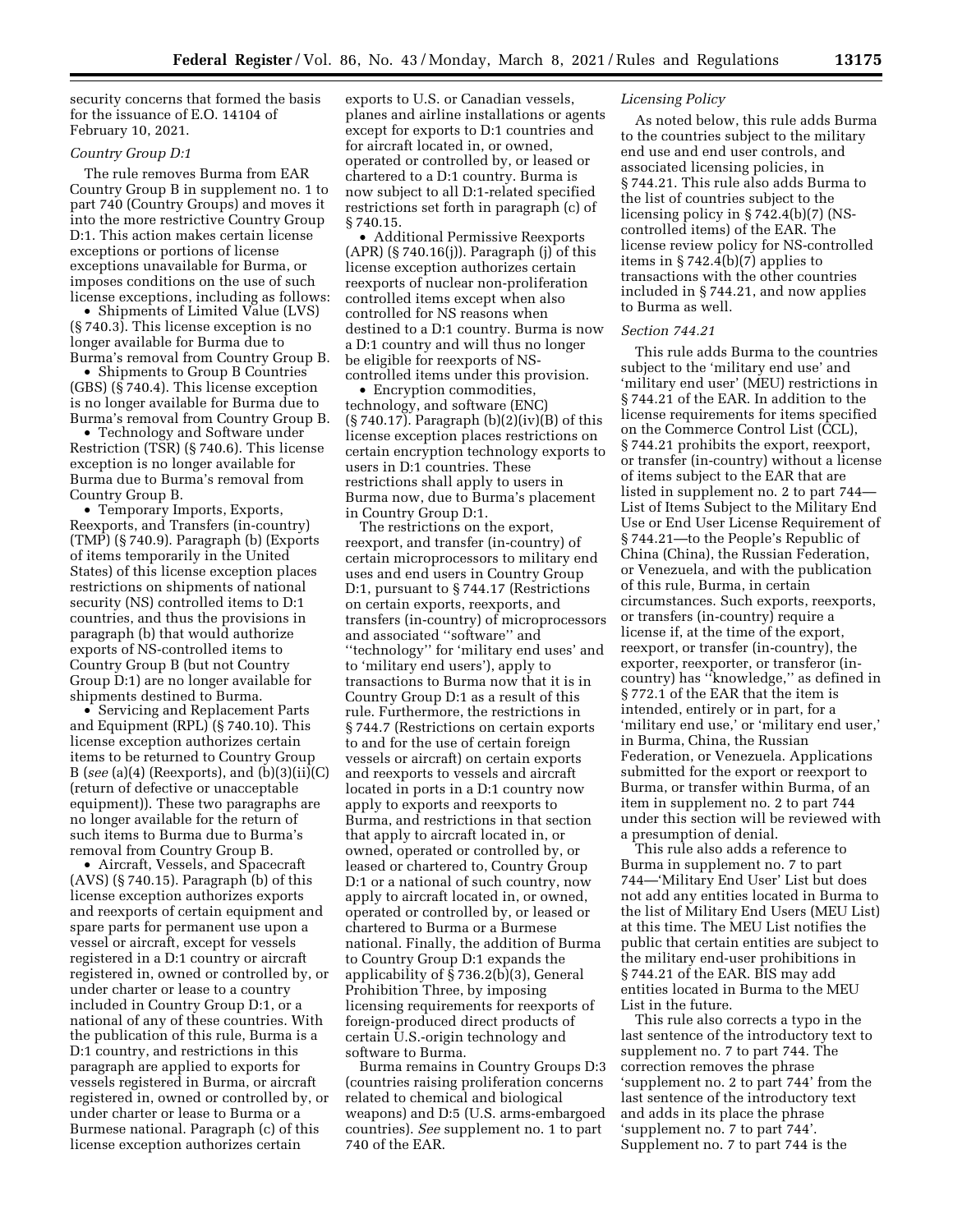correct supplement reference in the context of this sentence. With this correction, the last sentence correctly states that ''. . . license application procedure and license review policy for entities specified in supplement no. 7 to part 744 is specified in § 744.21(d) and  $(e)$ ."

#### *Computer Tier 3*

This rule moves Burma from Computer Tier 1 to Computer Tier 3 under License Exception Computers (APP), § 740.7. This change limits the use of that license exception for exports and reexports to, or transfers (incountry) within, Burma. The placement of Burma in Country Group D:1 by this rule and movement of Burma into Computer Tier 3 supersedes the suspension of four License Exceptions announced as part of the February 18, 2021 notice, as the prior suspension was linked to Burma's placement at the time in Country Group B and in Computer Tier 1.

## **Export Control Reform Act of 2018**

On August 13, 2018, President Donald J. Trump signed into law the John S. McCain National Defense Authorization Act for Fiscal Year 2019, which included the Export Control Reform Act of 2018 (ECRA) (50 U.S.C. 4801–4852) that provides the legal basis for BIS's principal authorities and serves as the authority under which BIS issues this rule.

#### **Rulemaking Requirements**

1. Executive Orders 13563 and 12866 direct agencies to assess all costs and benefits of available regulatory alternatives and, if regulation is necessary, to select regulatory approaches that maximize net benefits (including potential economic, environmental, public health and safety effects, distribute impacts, and equity). Executive Order 13563 emphasizes the importance of quantifying both costs and benefits, of reducing costs, of harmonizing rules, and of promoting flexibility. This final rule has been designated to be a ''significant regulatory action,'' although not

economically significant, under section 3(f) of Executive Order 12866.

2. This rule does not contain policies with Federalism implications as that term is defined under Executive Order 13132.

3. Pursuant to section 1762 of the Export Control Reform Act of 2018 (50 U.S.C. 4821), this action is exempt from the Administrative Procedure Act (5 U.S.C. 553) requirements for notice of proposed rulemaking, opportunity for public participation, and delay in effective date.

4. Because a notice of proposed rulemaking and an opportunity for public comment are not required to be given for this rule by 5 U.S.C. 553, or by any other law, the analytical requirements of the Regulatory Flexibility Act, 5 U.S.C. 601, *et seq.,* are not applicable. Accordingly, no regulatory flexibility analysis is required and none has been prepared.

5. Notwithstanding any other provision of law, no person may be required to respond to or be subject to a penalty for failure to comply with a collection of information, subject to the requirements of the Paperwork Reduction Act of 1995 (44 U.S.C. 3501 *et seq.*) (PRA), unless that collection of information displays a currently valid Office of Management and Budget (OMB) Control Number. This regulation involves a collection currently approved by OMB under control number 0694– 0088, Simplified Network Application Processing System. The collection includes, among other things, license applications, and carries a burden estimate of 42.5 minutes for a manual or electronic submission for a total burden estimate of 31,878 hours. BIS expects the burden hours associated with this collection to not significantly increase with the publication of this rule.

#### **Savings Clause**

Shipments of items that may no longer be made under No License Required (NLR) or license exception as a result of this action and were on dock for loading, on lighter, laden aboard an exporting or transferring carrier, or en route aboard a carrier to a port of export or reexport on April 7, 2021, pursuant to actual orders for export to Burma, reexport to Burma, or transfer (in country) within Burma may proceed to their destination under the prior authorization.

## **List of Subjects**

#### *15 CFR Part 740*

Administrative practice and procedure, Exports, Reporting and recordkeeping requirements.

#### *15 CFR Part 742*

Exports, Terrorism

## *15 CFR 744*

Exports, Reporting and recordkeeping requirements, Terrorism.

Accordingly, parts 740, 742, and 744 of the Export Administration Regulations (15 CFR parts 730–774) are amended as follows:

#### **PART 740—LICENSE EXCEPTIONS**

■ 1. The authority citation for part 740 continues to read as follows:

**Authority:** 50 U.S.C. 4801–4852; 50 U.S.C. 4601 *et seq.;* 50 U.S.C. 1701 *et seq.;* 22 U.S.C. 7201 *et seq.;* E.O. 13026, 61 FR 58767, 3 CFR, 1996 Comp., p. 228; E.O. 13222, 66 FR 44025, 3 CFR, 2001 Comp., p. 783.

## **§ 740.7 [Amended]**

■ 2. Amend § 740.7 by

■ a. Removing "Burma," from paragraph  $(c)(1);$  and

■ b. Adding "Burma" alphabetically in paragraph (d)(1).

# **Supplement No. 1 to Part 740—Country Groups**

■ 3. Supplement no. 1 to part 740 is amended by

■ a. In the Country Group B table, removing ''Burma''; and

■ b. In the Country Group D table

revising the entry for ''Burma'' to read as follows:

## **Supplement No. 1 to Part 740—Country Groups**

\* \* \* \* \*

# **Country Group D**

|              | Country |         | [D:1]<br>National<br>security | [D:2]<br>Nuclear | [D:3]<br>Chemical &<br>biological | [D:4]<br>Missile<br>technology | [D:5]<br>U.S. Arms<br>embargoed<br>countries <sup>1</sup> |
|--------------|---------|---------|-------------------------------|------------------|-----------------------------------|--------------------------------|-----------------------------------------------------------|
| <b>Burma</b> |         | $\star$ | $\star$                       |                  | $\checkmark$<br>ᄉ                 |                                |                                                           |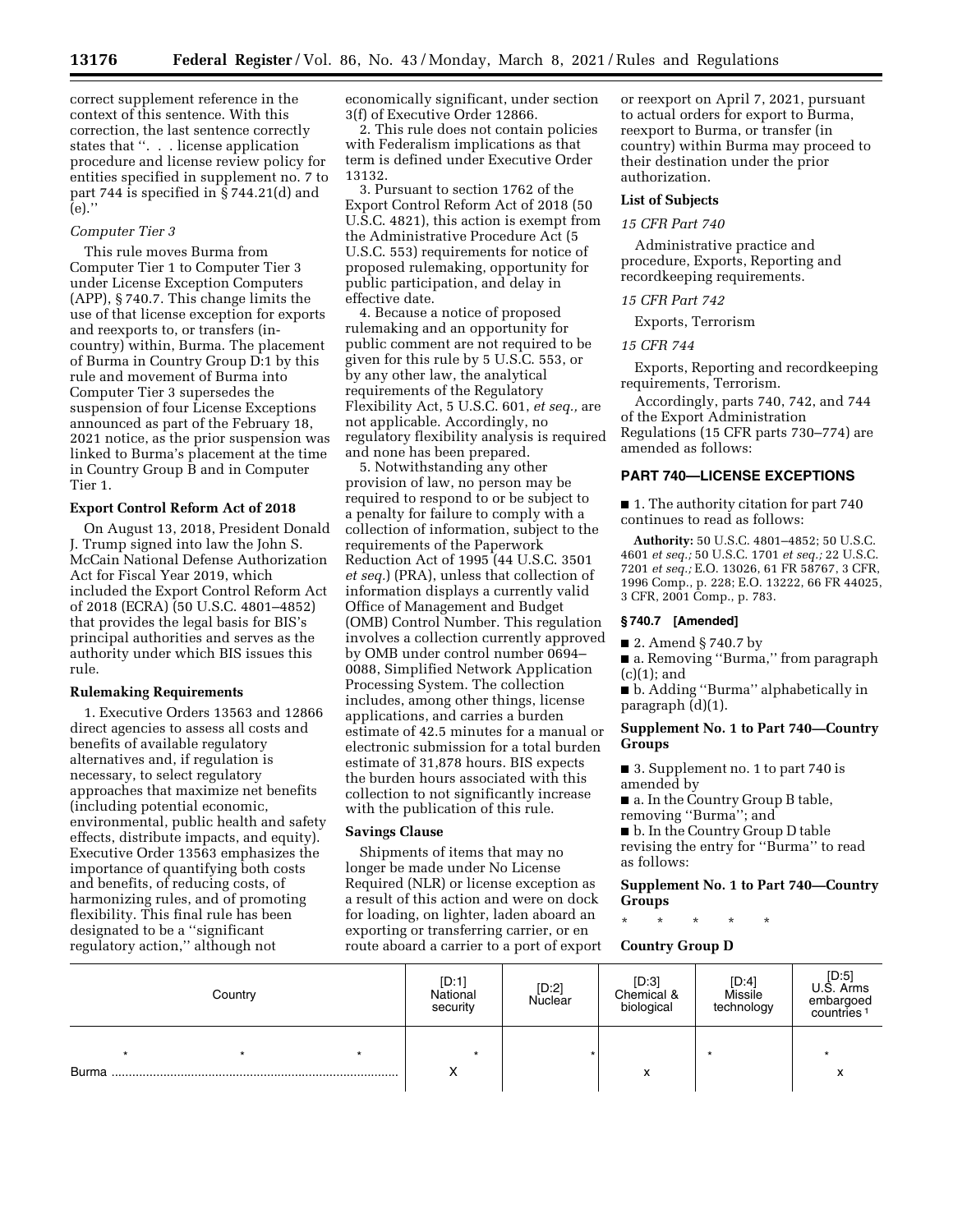| Country |  | [D:1]<br>National<br>security | [D:2]<br>Nuclear | [D:3]<br>Chemical &<br>biological | [D:4]<br>Missile<br>technology | [D:5]<br>U.S. Arms<br>embargoed<br>countries <sup>1</sup> |  |
|---------|--|-------------------------------|------------------|-----------------------------------|--------------------------------|-----------------------------------------------------------|--|
|         |  |                               |                  |                                   |                                |                                                           |  |

1 Note to Country Group D:5: Countries subject to U.S. arms embargoes are identified by the State Department through notices published in the FEDERAL REGISTER. The list of arms embargoed destinations in this table is drawn from 22 CFR 126.1 and State Department FEDERAL REG-ISTER notices related to arms embargoes (compiled at *[http://www.pmddtc.state.gov/embargoed](http://www.pmddtc.state.gov/embargoed_countries/index.html)*\_*countries/index.html*) and will be amended when the State Department publishes subsequent notices. If there are any discrepancies between the list of countries in this table and the countries identified by the State Department as subject to a U.S. arms embargo (in the FEDERAL REGISTER), the State Department's list of countries subject to U.S. arms embargoes shall be controlling.

# **PART 742—CONTROL POLICY—CCL BASED CONTROLS**

\* \* \* \* \*

■ 4. The authority citation for part 742 continues to read as follows:

**Authority:** 50 U.S.C. 4801–4852; 50 U.S.C. 4601 *et seq.*; 50 U.S.C. 1701 *et seq.*; 22 U.S.C. 3201 *et seq.*; 42 U.S.C. 2139a; 22 U.S.C. 7201 *et seq.*; 22 U.S.C. 7210; Sec. 1503, Pub. L. 108–11, 117 Stat. 559; E.O. 12058, 43 FR 20947, 3 CFR, 1978 Comp., p. 179; E.O. 12851, 58 FR 33181, 3 CFR, 1993 Comp., p. 608; E.O. 12938, 59 FR 59099, 3 CFR, 1994 Comp., p. 950; E.O. 13026, 61 FR 58767, 3 CFR, 1996 Comp., p. 228; E.O. 13222, 66 FR 44025, 3 CFR, 2001 Comp., p. 783; Presidential Determination 2003–23, 68 FR 26459, 3 CFR, 2004 Comp., p. 320; Notice of November 12, 2019, 84 FR 61817 (November 13, 2019).

■ 5. Section 742.4 is amended by revising paragraph (b) (7) to read as follows:

#### **§ 742.4 National security.**

\* \* \* \* \* (b) \* \* \*

(7)(i) For Burma, the People's Republic of China (China), the Russian Federation, and Venezuela, all applications will be reviewed to determine the risk of diversion to a military end user or military end use. There is a general policy of approval for license applications to export, reexport, or transfer items determined to be for civil end users for civil end uses. There is a presumption of denial for license applications to export, reexport, or transfer items that would make a material contribution to the ''development,'' ''production,'' maintenance, repair, or operation of weapons systems, subsystems, and assemblies, such as, but not limited to, those described in supplement no. 7 to part 742 of the EAR, of Burma, China, the Russian Federation, or Venezuela.

(ii) The following factors are among those that will be considered in reviewing license applications described in paragraph (b)(7)(i) of this section:

(A) The appropriateness of the export, reexport, or transfer for the stated end use;

(B) The significance of the item for the weapon systems capabilities of the importing country;

(C) Whether any party is a 'military end user' as defined in § 744.21(g) of the EAR;

(D) The reliability of the parties to the transaction, including whether:

(*1*) An export or reexport license application has previously been denied;

(*2*) Any parties are or have been engaged in unlawful procurement or

diversion activities;

(*3*) The parties are capable of securely handling and storing the items; and

(*4*) End-use checks have been and may be conducted by BIS or another U.S. government agency on parties to the transaction;

(E) The involvement of any party to the transaction in military activities, including activities involving the ''development,'' ''production,'' maintenance, repair, or operation of weapons systems, subsystems, and assemblies;

(F) Government strategies and policies that support the diversion of exports from their stated civil end use and redirection towards military end use.

(G) The scope and effectiveness of the export control system in the importing country; and

(iii) The review will also include an assessment of the impact of a proposed export of an item on the United States defense industrial base and the denial of an application for a license that would have a significant negative impact, as defined in § 1756(d)(3) of the Export Control Reform Act of 2018 (50 U.S.C. 4815(d)(3)), on such defense industrial base.

\* \* \* \* \*

# **PART 744—CONTROL POLICY: END-USER AND END-USE BASED**

## ■ 6. The authority citation for part 744 continues to read as follows:

**Authority:** 50 U.S.C. 4801–4852; 50 U.S.C. 4601 *et seq.*; 50 U.S.C. 1701 *et seq.*; 22 U.S.C. 3201 *et seq.*; 42 U.S.C. 2139a; 22 U.S.C. 7201 *et seq.*; 22 U.S.C. 7210; E.O. 12058, 43 FR 20947, 3 CFR, 1978 Comp., p. 179; E.O. 12851, 58 FR 33181, 3 CFR, 1993 Comp., p. 608; E.O. 12938, 59 FR 59099, 3 CFR, 1994

Comp., p. 950; E.O. 13026, 61 FR 58767, 3 CFR, 1996 Comp., p. 228; E.O. 13099, 63 FR 45167, 3 CFR, 1998 Comp., p. 208; E.O. 13222, 66 FR 44025, 3 CFR, 2001 Comp., p. 783; E.O. 13224, 66 FR 49079, 3 CFR, 2001 Comp., p. 786; Notice of September 18, 2020, 85 FR 59641 (September 22, 2020); Notice of November 12, 2020, 85 FR 72897 (November 13, 2020).

■ 7. Section 744.21 is revised to read as follows:

#### **§ 744.21 Restrictions on certain 'military end use' or 'military end user' in Burma, The People's Republic of China, The Russian Federation, or Venezuela.**

(a) *General prohibition.* In addition to the license requirements for items specified on the Commerce Control List (CCL), you may not export, reexport, or transfer (in-country) any item subject to the EAR listed in supplement no. 2 to part 744 to Burma, the People's Republic of China (China), the Russian Federation, or Venezuela without a license if, at the time of the export, reexport, or transfer (in-country), you have "knowledge," as defined in § 772.1 of the EAR, that the item is intended, entirely or in part, for a 'military end use,' as defined in paragraph (f) of this section, or 'military end user,' as defined in paragraph (g) of this section, in Burma, China, the Russian Federation, or Venezuela.

(b) *Additional prohibition on those informed by BIS.* BIS may inform you either individually by specific notice, through amendment to the EAR published in the **Federal Register**, or through a separate notice published in the **Federal Register**, that a license is required for specific exports, reexports, or transfers (in-country) of any item because there is an unacceptable risk of use in or diversion to a 'military end use' or 'military end user' in Burma, China, the Russian Federation, or Venezuela. Specific notice will be given only by, or at the direction of, the Deputy Assistant Secretary for Export Administration. When such notice is provided orally, it will be followed by written notice within two working days signed by the Deputy Assistant Secretary for Export Administration or the Deputy Assistant Secretary's